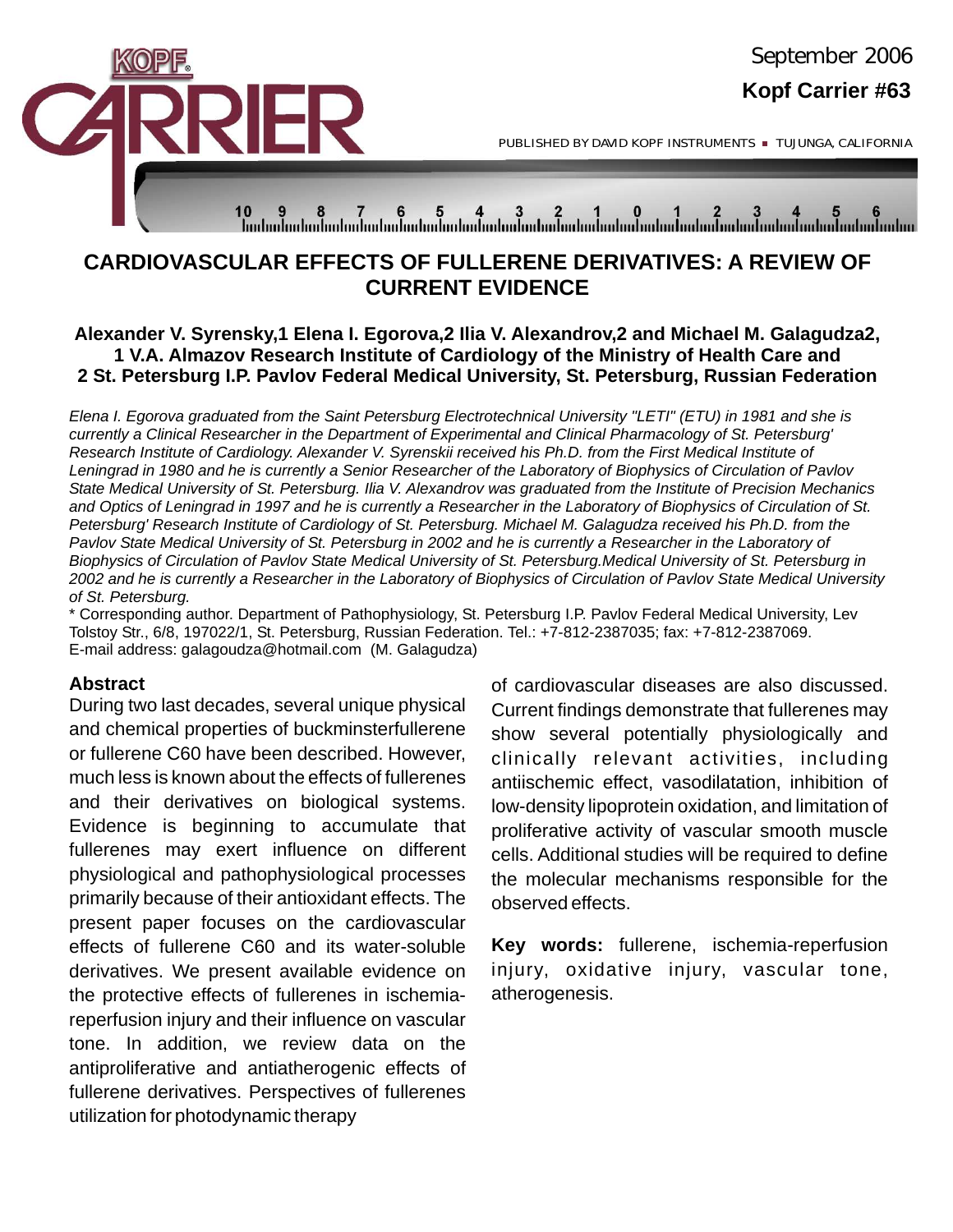

# **Editor's Column**

Soon, many of us will be in Atlanta, Georgia for the major event of the Neuroscience year, the Society for Neuroscience Convention. I hope to see

many of you there. Please stop by the David Kopf Instrument booth, #1204, to say hi, look at the new displays and chat with any of us about your work. I would also invite anyone who would like to write an article for the Carrier to stop by to talk with me. David Kopf Instruments has sponsored the Carrier since 1972! It is the oldest such newsletter in the industry and has published many very useful articles. There is an honorarium for each article published, and almost any topic is considered. Please look over the back issues also available online.

We also invite you to attend the David Kopf Memorial Lecture on Neuroethics. This centerpiece lecture will be given this year by Judy Elles, PhD of Stanford on Monday, October 16 from 10-11 am. Dr. Elles lecture is titled "Neuroethics, Neurochallenges: A Needs-Based Agenda." The lecture is sponsored by David Kopf Instruments in memory of David Kopf.

I wonder how many of you remember the very first society meeting in Washington, in 1971. There were not so many of us at that convention, only 1396, held in the Shoreham Hotel. (If you want to see the stats of all the meetings, go to www.sfn.org/index.cfm?pagename=annualMeeti ng statistics). Of course the society and the meeting has grown considerably since, and obviously is fulfilling a great need in the scientific community. David Kopf Instruments was one of the very first corporate sponsors of the society and through such venues as the Carrier has continued to support the neuroscience community. Of course, the company also supports the science of neuroscience by providing the highest quality and most complete range of stereotaxic instruments in

#### the world.

This edition of the Carrier is from our Russian colleagues, This issue of the Carrier is again from our Russian Colleagues Alexander Syrensky, Elena Egorova, Illia Alexandrov and Michael Galagudza. Their review of cardiovascular effects of Fullerene derivatives is very interesting and enlightening. I commend it to your reading.

Other news from here in Florida; we have just escaped a bullet from nature, hurricane (tropical storm) Ernesto. I think that many people here were much better prepared for a storm this year than last, but all we got out of it was a windy day with a little rain. The university closed for two days on the strength of the forecast that had the track right but the intensity wrong. However, it is much better to be over prepared and not need it than under prepared and get hit hard. It is likely, however that we will have another storm or two this season, so it was a good dry run. I think I have enough mac and cheese and canned chili to last about 3 weeks.

I look forward to seeing you at the Neuroscience meeting. Please stop by to say hello.

#### **Michael M. Patterson, Ph.D.**

Science Editor College of Osteopathic Medicine Nova Southeastern University 3200 S. University Dr. Ft. Lauderdale, FL 33328

954-262-1494 FAX 954-262-2250 drmike@nsu.nova.edu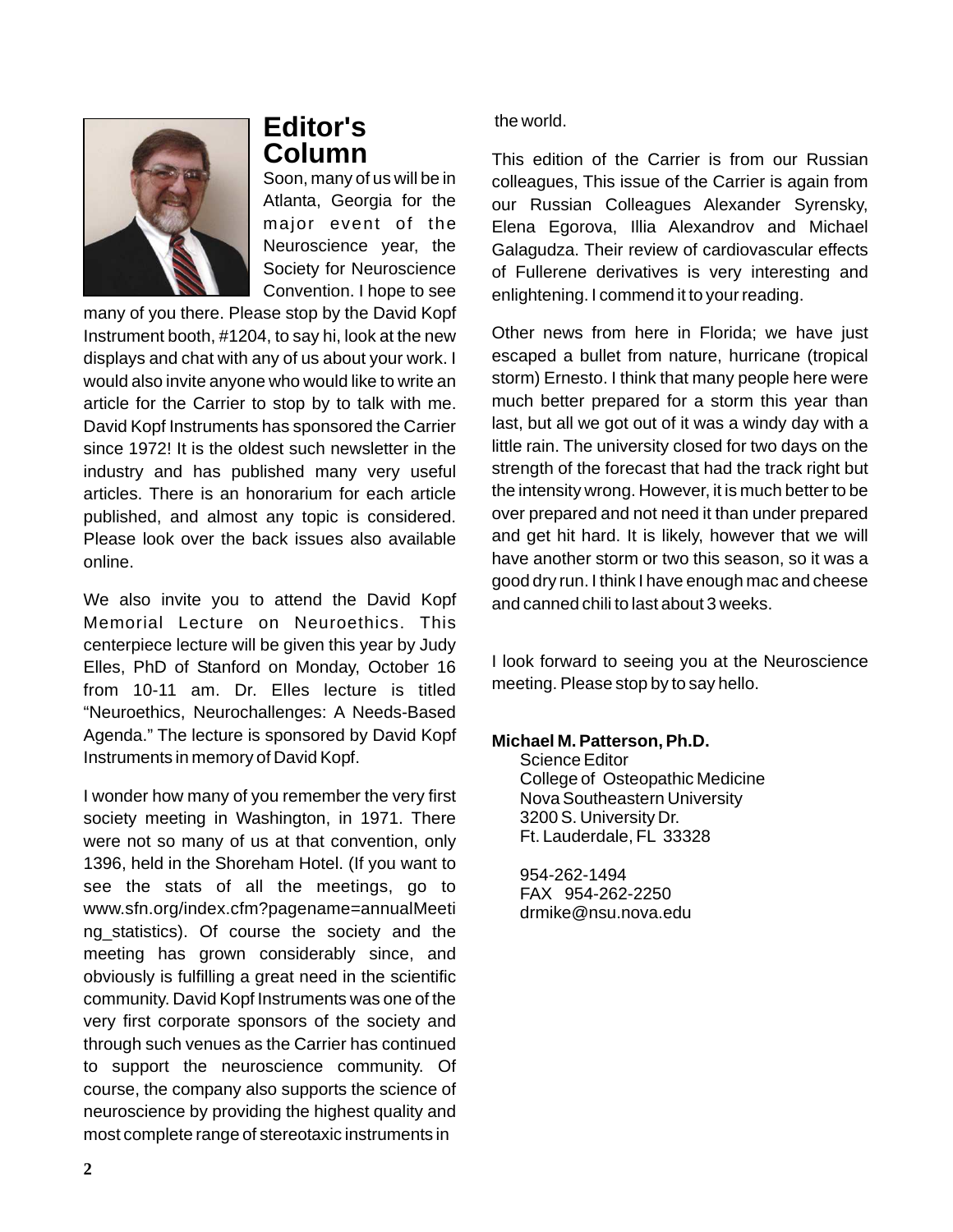#### **Introduction: antioxidant effects of fullerene derivatives**

The marked ability of fullerene C60 and its derivatives to inactivate reactive oxygen species (ROS) has been described in 1991 by Krustic and co-authors who characterized C60 (buckminsterfullerene) as a «free radical sponge» [1]. Indeed, one molecule of fullerene C60 is capable of adding 34 methyl radicals. Antioxidant efficiency of fullerene depends on the number of active centers in the molecule and the distance between active centers and target atoms. Fullerenes can quench superoxide anion radicals and hydroxyl radicals both in vivo and in vitro.

Fullerene C60 can be readily dissolved in organic solvents but it is practically insoluble in water. Poor solubility in water severely hampers investigation of physiological and pharmacological effects of fullerenes. As a consequence, a number of C60 derivatives with better solubility in polar solvents have been synthesized to date. In particular, one of the new water-soluble C60 derivatives, hexasulfobutyl[60]fullerene (FC4S), contains 6 sulfobutyl groups covalently bound to the Ñ60 frame. Recently, the antioxidant effects of FC4S have been studied in the isolated rat heart model according to Langendorff [2]. FC4S was added to the perfusion fluid, and the hearts were subjected to 15 minutes of global ischemia and 30 minutes of reperfusion. The content of ROS in the coronary effluent samples was determined using electron-spin resonance spectroscopy (ESR). The intensity of ESR signal which correlates with the content of free radicals was significantly lower after addition of FC4S to the perfusate.

Fullerenol-1 represents another water-soluble derivative of fullerene C60 with simple chemical structure consisting of 60 carbon atoms and multiple hydroxyl moieties. Antioxidant activity of fullerenol-1 has been demonstrated on grafts after small intestine transplantation in canine

model [3]. It is now established that reperfusion of ischemic graft causes massive generation of ROS which, in turn, play a key role in graft damage. This fact is supported by diverse evidence, including increased content of malondialdehyde (MDA) and conjugated dienes (CD) in the reperfused graft tissue. Intravenous administration of fullerenol-1 caused significant decrease in tissue content of MDA and CD as determined after 30 and 60 minutes of reperfusion. Furthermore, fullerenol-1 preserved graft from associated with ischemia-reperfusion depletion of tissue glutathione stores.

#### **Fullerenes and ischemia-reperfusion injury**

*Protective effects of fullerenes in ischemiareperfusion of the lung* Ischemia-reperfusion injury of the lung has a complex pathogenesis which includes vascular dysfunction, inflammation, and edema. However, the key role in the pathogenesis of ischemia-reperfusion injury to the lung belongs to oxygen free radicals. There are three major sources of free radicals during ischemia-reperfusion:

**1.** During reperfusion, oxygen delivery to the tissues is restored, and molecular oxygen initiates the process of xanthine and hypoxanthine oxidation by xanthine oxidase which leads to the formation of excessive amounts of both superoxide anion radical and hydrogen peroxide. Hydrogen peroxide, in turn, is converted into hydroxyl radicals by means of reducing metals, particularly, Cu+ and Fe2+.

**2.** Damaged during ischemia mitochondria may become a source of electrons due to their «leakage» from electron transport chain. These electrons participate in the generation of superoxide. Tissues damaged by ischemia can produce increased amounts of chemoattractants for neutrophils such as leukotriene Â4 and platelet activating factor. Furthermore, during postischemic reperfusion the endothelial expression of adhesive molecules is increased, and activated and attracted to the site of injury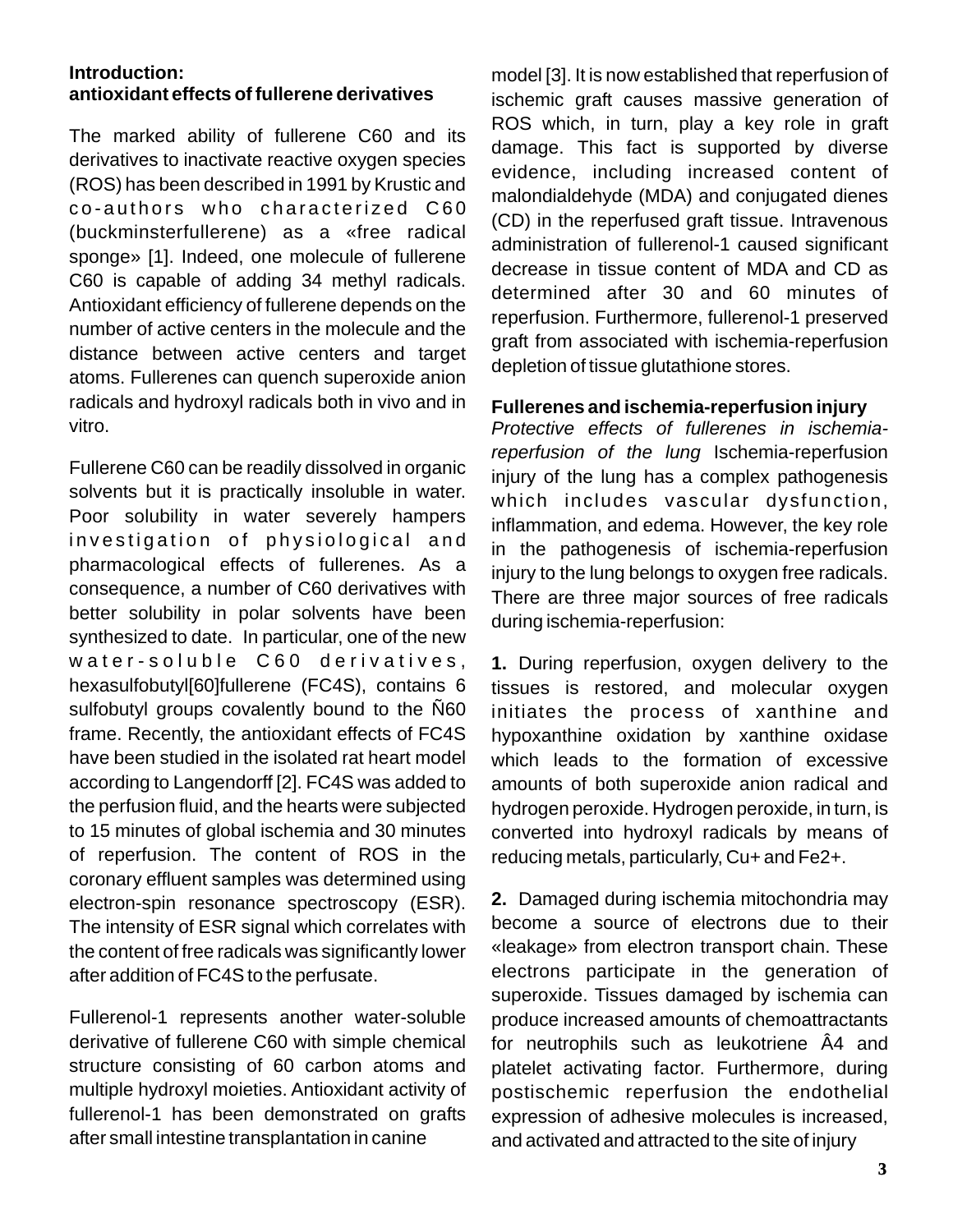neutrophils can release additional free radicals. Free radicals cause vasoconstriction, which is a hallmark of ischemia-reperfusion lung injury.

One of the mechanisms whereby free radicals cause lung injury is the interaction between hydroxyl radical and hydrogen atoms of the methyl groups of polyunsaturated fatty acids. This process initiates lipid peroxidation of membrane lipids which, in turn, leads to the increase in cellular membrane fluidity and permeability. It has been long recognized that different types of antioxidants are able to mitigate ischemia-reperfusion lung injury. In the study performed by Lai et al. the protective effects of water-soluble fullerene C60 derivative Ñ60(ONO2)7±2 were investigated in the isolated ischemic-reperfused rat lung [4]. It was shown that Ñ60(ONO2)7±2 possesses antioxidant properties and it can furthermore release nitric oxide displaying the effects similar to those of nitroglycerine. Experimental protocol included 10 minutes of stabilization, 45 minutes of ischemia, and 60 minutes of reperfusion. The lungs were ventilated with gas mixture containing 95% of Î2 and 5% ÑÎ2. The pulmonary arterial (PPA) and venous pressures, lung weight (W), pulmonary capillary pressure, and filtration coefficient (Kfc) were registered both before and after ischemia. Ischemia caused increase in PPA, W, and Kfc in controls, but  $\tilde{\text{N}}60(\text{ONO2})7\pm2$  limited this increase, and this was considered as an alleviation of ischemia-reperfusion lung injury.

*Protective effects of fullerenes during intestinal ischemia-reperfusion* At present, there is only one published study describing protective effects of fullerenes in intestinal ischemia-reperfusion [5]. In canine model, 60 minutes of small intestinal ischemia were followed by 1 hour of reperfusion. Fullerenol-1 at a dose of 1 mg/kg was administered intravenously 30 minutes prior to ischemia (preventively) and immediately after reperfusion (therapeutically). An increased amount of both MDA and CD was found in the

intestinal tissue on the 30th and 60th minutes of reperfusion in control experiments. Tissue content of glutathione, in contrast, was decreased after 60 minutes of reperfusion. Histological changes of small intestine after 60 minutes of reperfusion included slight detachment of the apical villous epithelium and modest mucosal edema. Fullerenol-1 administration did not change histological picture but caused significant decrease in tissue content of MDA and CD and furthermore increased glutathione level in both preventive and therapeutic protocols.

*Protective effects of fullerenes in cerebral ischemia-reperfusion* One of the most widely used experimental models of focal cerebral ischemia is permanent occlusion of middle cerebral artery (MCA) in Mongolian gerbils via subtemporal craniotomy. The advantage of this technique is that gerbils do not have anastomoses between carotid and vertebrobasilar systems of cerebral circulation which allows getting more reproducible infarct size data after MCA occlusion. With use of this model, Yang and co-authors investigated the influence of FC4S on the ischemic brain injury caused by permanent 24 hour occlusion of MCA in gerbils [6]. Three groups of animals were investigated: controls, low (0.5 mg/kg/day) and high (5.0 mg/kg/day intraperitoneally during 2 weeks) dose of FC4S. After 24 hours of MCA occlusion infarct size was determined with triphenylterazolium chloride staining. Prolonged FC4S therapy resulted in significant decrease in cerebral infarct size (by 42-68% in comparison with controls). The authors suggested that neuroprotective effects of FC4S are secondary to its antioxidant properties. Of note, in this study a moderate toxic effect of FC4S was registered and it manifested as a 10% decrease in animal body weight after 2 weeks of daily intraperitoneal FC4S injections.

Huang and co-authors [7] investigated the effects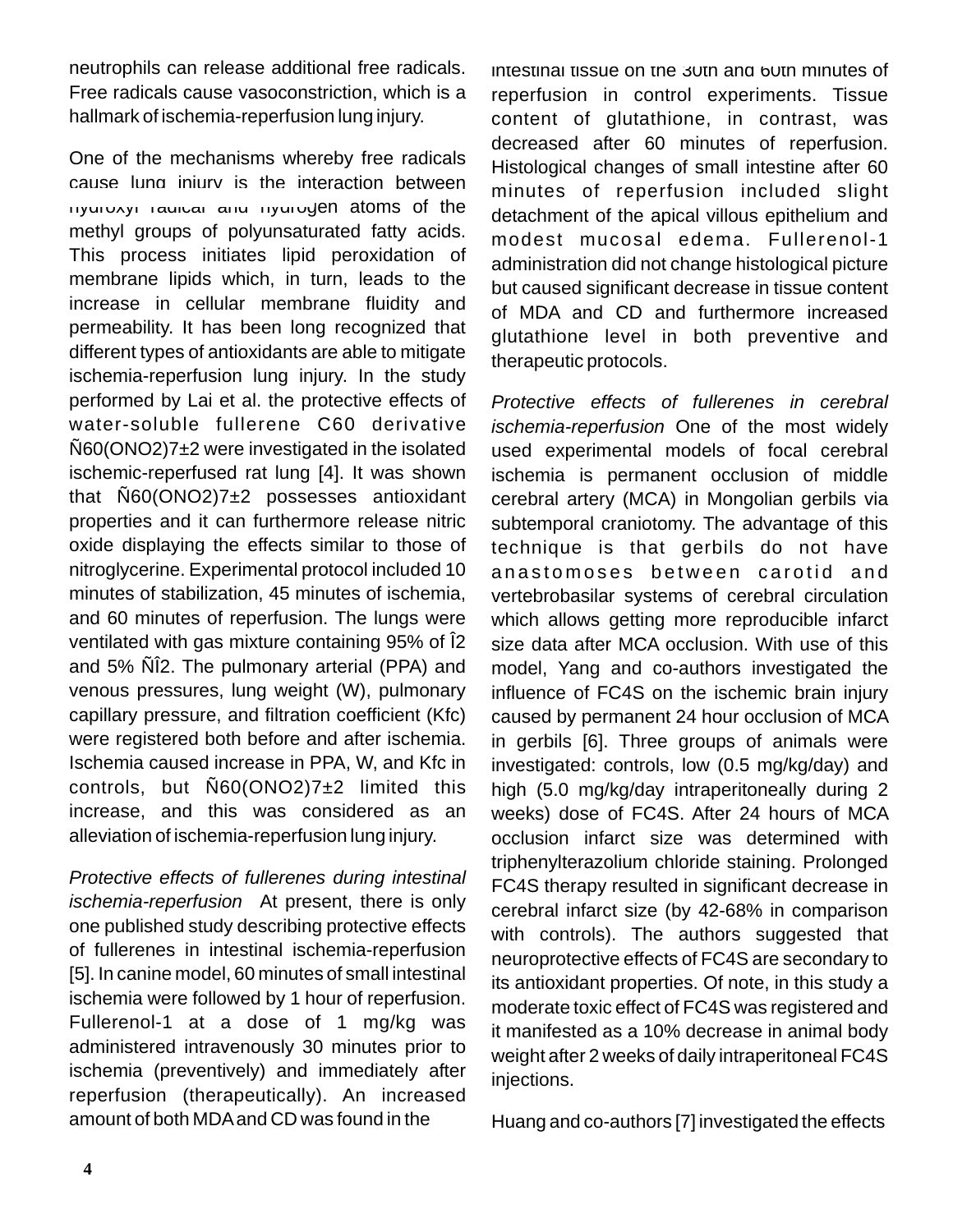of FC4S on cerebral infarct size in Long-Evans rats in vivo. Cerebral infarct was induced with 60 minutes of right MCA occlusion combined with occlusion of both common carotid arteries. Infarct size was determined after 24 hours of ischemia. FC4S was administered intravenously at a four different dosages (0.1, 1, 10, and 100 ìg/kg) in both preventive (15 minutes before MCA occlusion) and therapeutic (after declamping of carotid arteries) regimen. Administration of FC4S in high dosages (10 and 100 ìg/kg) caused significant infarct size limitation in both preventive and therapeutic protocols. Besides, FC4S decreased the level of lactate dehydrogenase in plasma, and this was considered as an additional evidence for neuroprotection. Plasma nitric oxide content after administration of FC4S was, in contrast, increased.

In a recent study by Lin et al. [8], the same rat model of cerebral ischemia was used to evaluate the effects of systemically and locally administered carboxyfullerene. Carboxyfullerene was injected 30 minutes prior to ischemiareperfusion either intravenously or intracerebroventricularly. Carboxyfullerene did not alter infarct size after intravenous administration, which may be due to limited permeability of blood-brain barrier for this compound. Local administration of carboxyfullerene resulted in infarct size limitation, preservation of tissue stores of glutathione, and decreased amount of lipid peroxidation products in the ischemic brain cortex. Local carboxyfullerene administration caused adverse behavioral reactions in rats, particularly, hyperkinesias accompanied by trunk stretch and even death of 20% of the animals. These data indicate on the potential toxicity of carboxyfullerenes.

#### **Fullerenes and vascular tone**

One of the water-soluble derivatives of fullerene Ñ60 is monomalonic acid Ñ60 (MMA Ñ60). MMA Ñ60 causes specific inhibition of acetylcholineinduced relaxation of vascular smooth muscle cells during myography of spiral strips of the rabbit thoracic aorta [9]. Acetylcholine stimulates generation of nitric oxide (NO) in the endothelium and causes relaxation of vascular smooth muscle precontracted by phenylephrine. It follows, therefore, that inhibition of vasodilatation caused by MMA Ñ60 may be potentially due to either blockade of endothelial NO production or acceleration of NO inactivation by ROS, for instance, superoxide. The amplitude of the inhibiting effect of MMA Ñ60 was approximately 59.7% of maximal acetylcholine-induced relaxation. This fact suggests that MMA Ñ60 has the marked ability to generate superoxide [9]. In support of this assumption, it was found that inhibiting effect of MMA Ñ60 on acetylcholineinduced relaxation was abolished by addition of superoxide dismutase (SOD).

MMA Ñ60 also inhibited relaxation of aorta without endothelium caused by NO-generating agent, S-nitroso-N-acetylpenicillamine (SNAP). This inhibiting effect was also attenuated in the presence of SOD. On the other hand, MMA Ñ60 did not attenuate relaxation of aorta caused by sodium nitroprusside, which is another NO donor. It is known that SNAP and sodium nitroprusside release NO by means of different mechanisms, and this may explain the difference in the effect of MMA Ñ60 on SNAP- and sodium nitroprussideinduced relaxation. SNAP produces NO in an enzymatic way, and the enzyme responsible for that is localized on the surface membranes of vascular smooth muscle cells while sodium nitroprusside releases NO in the myocyte cytoplasm and simultaneously activates soluble guanylate cyclase.

Furthermore, MMA Ñ60 had no influence on âadrenergic agonist-induced relaxation of the guinea pig trachea, acetylcholine- and histamineinduced contraction of ileac smooth muscle, serotonin-induced contraction of the rat stomach (fundus) and phenylephrine-induced contraction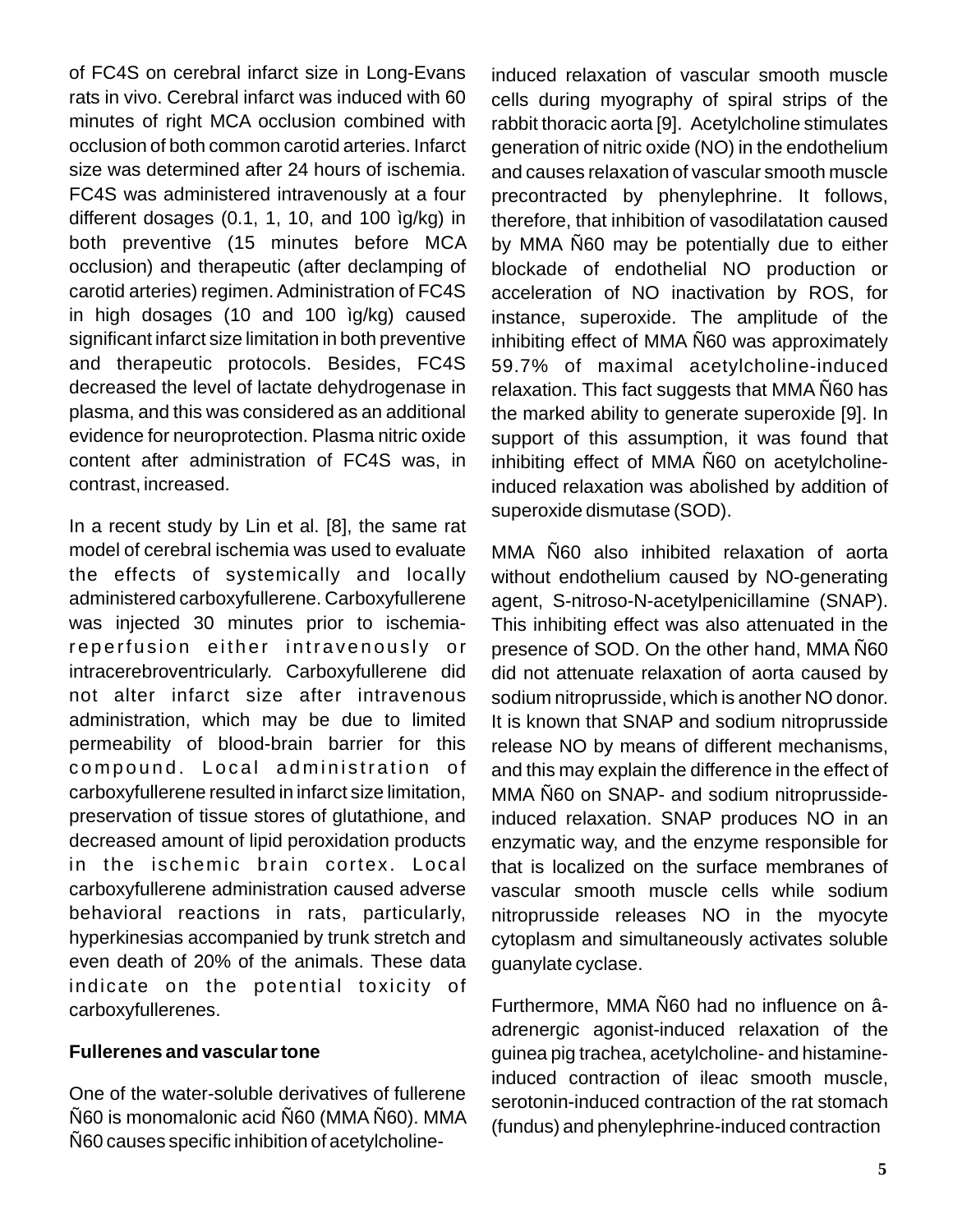of rat vas deferens. These data are indicative of the fact that MMA Ñ60 can not inhibit agonistinduced contractile responses of the smooth muscle, but it can inhibit NO-mediated relaxation of vascular smooth muscle, probably due to generation of free radicals. Alternative and even more possible explanation for the inhibiting effect of fullerenes and their derivatives on the endothelium-dependent vasodilatation has been proposed by Wolff and co-authors [10]. In this study, the influence of Ñ3- and D3-tris-malonyl-Ñ60-fullerene on the activity of three isoforms of NO-synthase (NOS), an enzyme which catalyzes the production of NO from L-arginine, was investigated. Both Ñ3- and D3-tris-malonyl-Ñ60 fullerene inhibited all three NOS isoforms. Of note, calcium- and calmodulin-dependent constitutive NOS isoforms (neuronal, endothelial) were inhibited by fullerenes to a greater extent than inducible isoform. Ñ3 isomer exhibited more pronounced inhibitory influence on all three isoforms of NOS than D3 isomer. In addition, the inhibition of NOS isoforms with fullerenes was completely reversible. It seems likely that the inhibitory effect of fullerenes on NOS function is not linked to their antioxidant properties but rather is a consequence of their direct interaction with enzymes. For normal function, which includes NO generation and reduction of oxygen, i. e. NADP-oxidase activity, NOS must have a homodimer structure. It was suggested that the binding of fullerene to highly hydrophobic site of NOS molecule located in the region of contact between two subunits reversibly interferes with their normal alignment which is essential for the transport of electrons from one subunit to another.

Huang and co-authors [11], while studying the effects of FC4S and MMA Ñ60 on the intact and denuded of endothelium aortic rings, have not found any relaxing effect of MMA Ñ60 on the precontracted by phenylephrine preparations with intact endothelium. In contrast, acetylcholine caused relaxation in the same conditions, and

this relaxation was significantly attenuated by MMA Ñ60. FC4S caused relaxation of precontracted by phenylephrine aortic rings. Acetylcholine-induced relaxation of precontracted by phenylephrine aortic strips was significantly potentiated in the presence of FC4S. Interestingly, FC4S did not cause relaxation on the aortic rings without endothelium. Furthermore, relaxing effect of FC4S was not abolished by administration of SOD. However, it was partially abolished after pretreatment with N(G)-nitro-L-arginine and methylene blue. These observations suggest that vasodilatory effect of FC4S is partially dependent on the release of NO and/or NO-dependent factors from the vascular endothelium. There is a definite possibility that FC4S activates NO release from the endothelium of the aortic rings.

### **Antiproliferative and antiatherogenic effects of fullerenes**

The key pathogenetic features of atherosclerosis and post-angioplasty restenosis are accumulation of extracellular matrix proteins and pathologic proliferation of vascular smooth muscle and inflammatory cells. Therefore, proliferative responses of vascular smooth muscle cells and mononuclear leukocytes play a significant role in the pathogenesis of atherosclerosis and restenosis. It has been shown earlier that some hydroxylated plant phenols exhibit antiproliferative effects in vascular smooth muscle cell cultures [12]. These compounds possess antioxidant properties and they furthermore are able to inhibit tyrosine kinase.

It has been recently demonstrated that fullerenols also reduce proliferative capacity of vascular smooth muscle cells and mononuclear leukocytes. Fullerenol-1 inhibited proliferative responses of vascular smooth muscle cells and mononuclear cells, particularly human lymphocytes and smooth myocytes of rat aorta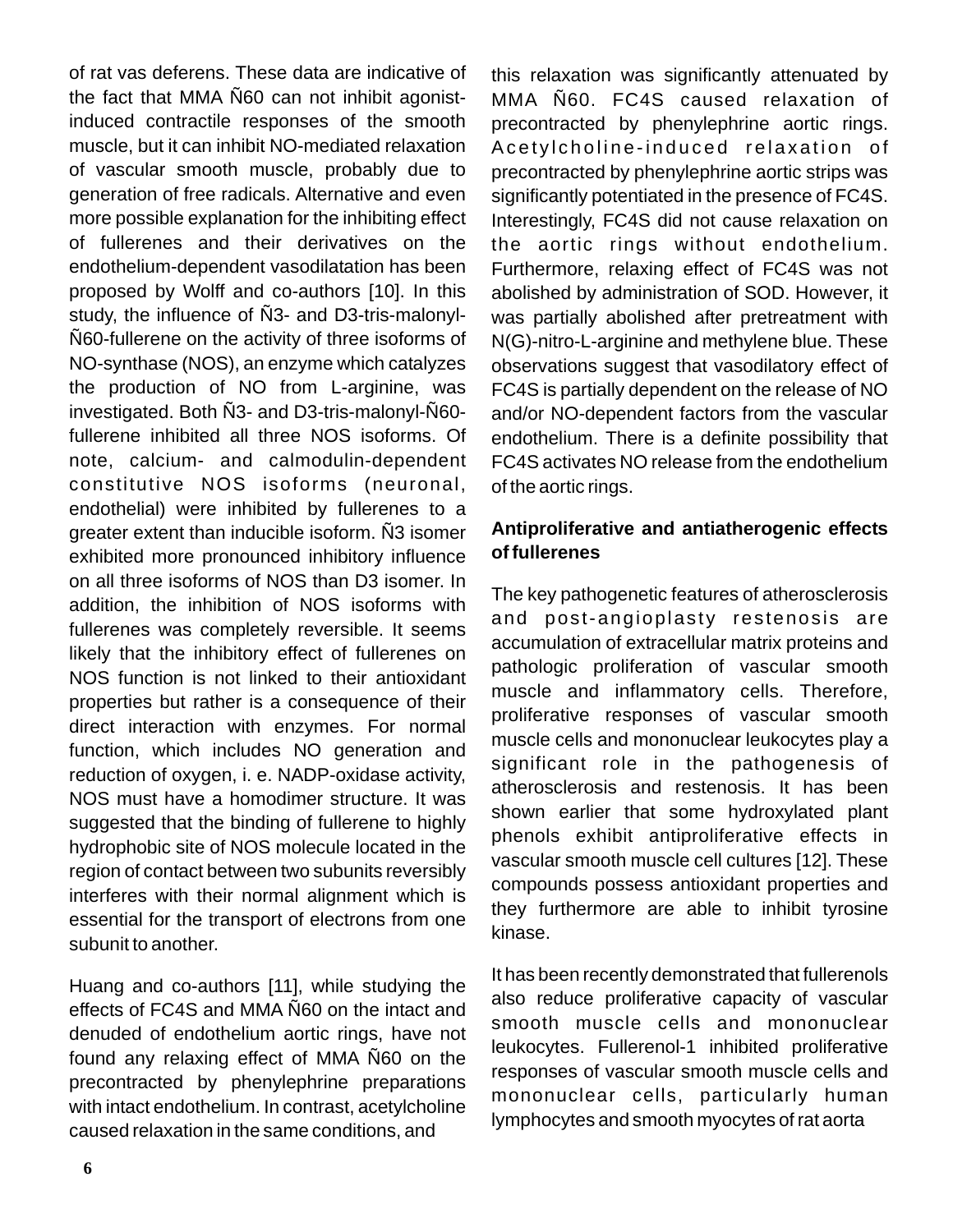(A7r5 cells) and human coronary artery [12]. Furthermore, this effect of fullerenol-1 was stronger then that of ascorbic acid and it was concentration-dependent. Besides, the alloxaninduced superoxide generation in smooth muscle cells was inhibited by fullerenol-1. It has been shown that diabetogenic drug alloxan stimulates superoxide generation which is attenuated by SOD. It seems not unlikely that fullerenol-1 works as a scavenger of free radicals. It is known that superoxide inactivates NO and as a result yields highly reactive peroxynitrate radical (ÎNOO-). On the other hand, SOD prevents inactivation of NO by superoxide. It follows, therefore, that fullrenol-1 may act via inhibition of superoxide thus preventing inactivation of NO and contributing to preservation of vasodilatory reactions and antiatherogenesis.

One of the major factors contributing to the pathogenesis of atherosclerosis is oxidative modification of low-density lipoproteins (LDL). It has been long recognized that oxidatively modified LDL are taken up by the macrophages which leads to the accumulation of lipids and foam cell formation. An increase in the LDL tolerance to oxidation may attenuate and even prevent the development of advanced atherosclerotic lesions. At present, several reports provide the evidence that natural and synthetic antioxidants may attenuate the severity of atherosclerotic lesions in animal models and in humans. In particular, vitamin E or á-tocopherol is considered to be one of the most efficient inhibitors of LDL oxidation mainly because of high solubility in lipids. However, antioxidative potential of vitamin E have been questioned during last years. It has been shown that vitamin E facilitates the transfer of free radical reactions from aqueous to lipid phase and it furthermore mediates chain free radical reactions in the lipoprotein core [13]. In this regard, great efforts are currently applied to develop new effective antioxidants lacking such a prooxidant activity. In the study by Lee et al. the effects of water-soluble

Ñ60 derivative (FC4S) on the LDL oxidation in aqueous and lipophilic phases were investigated [14]. FC4S inhibited LDL oxidation in both aqueous and lipophilic phases. Moreover, intravenous infusion of FC4S during 6 weeks significantly reduced the extent of atherosclerotic lesions in the ascending aortas of rabbits fed on high-cholesterol diet.

The mechanisms by which water-soluble antioxidants protect LDL from oxidation include quenching of free radicals in the water phase before their interaction with lipoprotein lipids and/or preservation and regeneration of lipoprotein-bound antioxidants (preventive strategy). Bound to lipoproteins lipophilic antioxidants act as chain-breaking agents and suppress lipid peroxidation by reducing lipid peroxy radicals and formation of covalent links with them. In contrast to water-soluble antioxidants, chain-breaking antioxidants can not prevent the initiation of lipid peroxidation or keep endogenous antioxidants inside lipoproteins. Taking into account these differences of water and lipid soluble antioxidants, the data about high antioxidant activity of FC4S suggest that this compound may work both as a preventive and chain-breaking antioxidant. Although the exact mechanism whereby FC4S protects LDL is not clarified yet one may assume that it involves scavenging of aqueous free radicals owing to easy distribution of FC4S in water. Hydrophilicity of FC4S is explained by its high electronegativity. Alternatively, it may be explained by specific binding of FC4S to LDL. The latter explanation provides clue to the fact that water-soluble FC4S inhibits lipid peroxidation of LDL induced by lipophilic initiator and significantly reduces further peroxidation of lipids even after beginning of the propagation phase.

The results of epidemiological studies show that vitamins with antioxidant properties may prevent atherosclerosis. The content of ascorbic acid in the plasma is inversely related to the mortality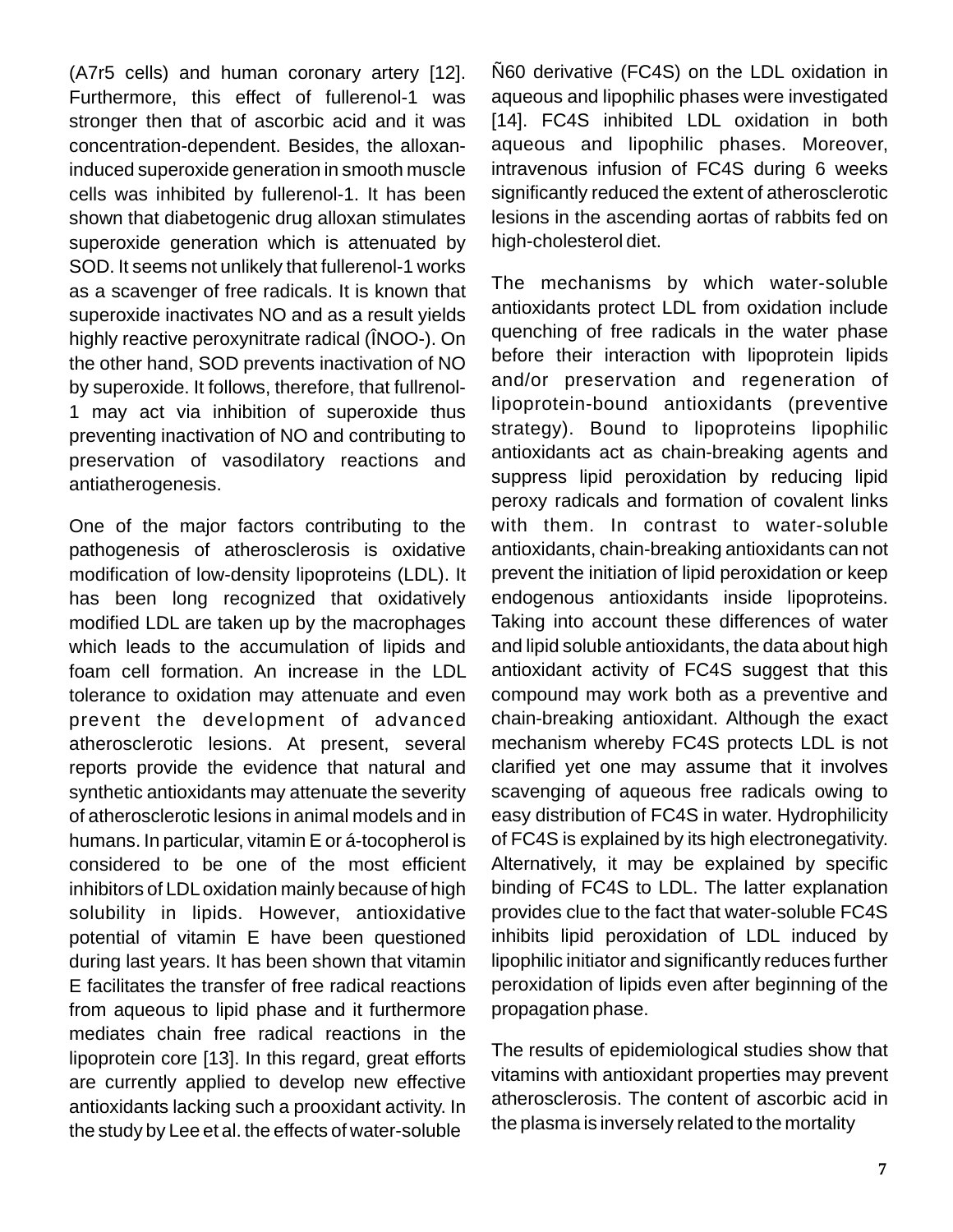from coronary artery disease. There is some evidence that ascorbic acid inhibits proliferative responses of vascular smooth muscle cells and lymphocytes. However, antiproliferative effects of vitamin C in vitro in the cell cultures are significantly less than that of fullerenol-1. It seems that fullerenol-1 and ascorbic acid apart from intrinsic antioxidative activity are able to possess certain effects on intracellular signaling cascades. It is possible that antiproliferative activity of fullerenol-1 may be mediated by inhibition of signaling pathways leading to DNA synthesis. In particular, fullerenol-1 and ascorbic acid dose-dependently decrease the activity of tyrosine kinase while their influence on protein kinase C seems to be much less pronounced [12]. It follows, therefore, that the inhibition of tyrosine kinase may present one of the mechanisms of antiproliferative effect of fullerenol-1.

## **Perspectives of fullerenes utilization for photodynamic therapy of cardiovascular diseases**

Photodynamic therapy (PDT) is aimed at selective destruction of abnormal, e. g. tumor or hyperplastic tissues (for review, see [15], and references therein). The compounds which are used for PDT are called photosensitisers, and there are two general requirements for such a drugs first, they must be able to accumulate in the pathologic tissue and, second, they should be readily converted to their excited (triplet) state upon irradiation with a visible light of a specific wavelength. The cytotoxic effect of PDT is mediated by a massive generation of singlet oxygen and free radicals which occur as a consequence of interaction of excited photosensitiser and tissue oxygen.

Fullerenes and their derivatives are readily converted into their excited states during ultraviolet and visible irradiation [16]. In turn, the molecules of fullerene in the triplet state can convert tissue oxygen into singlet oxygen (1Î2).

These photochemical properties of fullerenes suggest that they could be used as efficient photosensitisers for PDT [17]. Studies using murine model of tumor growth have generally confirmed that PDT with polyethylene glycolmodified fullerene C60 may exhibit antitumor effects [18].

In the past decades considerable information has been accumulated on the therapeutic applications of PDT in oncology, ophthalmology, and dermatology. However, until now the use of PDT for treatment of cardiovascular disorders has been mainly limited to the attempts to suppress pathologic proliferative activity of endothelial and vascular smooth muscle cells and thus attenuate atherosclerosis and postangioplastic coronary restenosis.

Several reports showed that PDT may inhibit proliferation of smooth muscle cells and intimal hyperplasia. In 1992, Ortu and co-workers found decreased intimal hyperplasia after PDT in the rat model of carotid artery balloon injury [19]. More recently, similar results were obtained by others [20, 21]. PDT is followed by reversible morphologic changes in all three layers of vascular wall, namely endothelial denudation, medial cell depletion, and reduction in number of adventitial myofibroblasts. In the in vitro experiments PDT significantly decreased fibroblast growth factor 2 induced mitogenesis of smooth myocytes [22]. PDT of the bovine endothelial cell culture caused the changes in extracellular matrix (ECM) properties: when separated from the cells after PDT, ECM acquired the potential to inhibit proliferation and migration of smooth myocytes [23]. In contrast, proliferation and migration of endothelial cells was increased after treatment with ECM which underwent PDT. These PDT-induced changes in vascular elements may potentially benefit the process of vascular remodeling and decrease the probability of restenosis.

There is some, but not yet rigorous evidence, that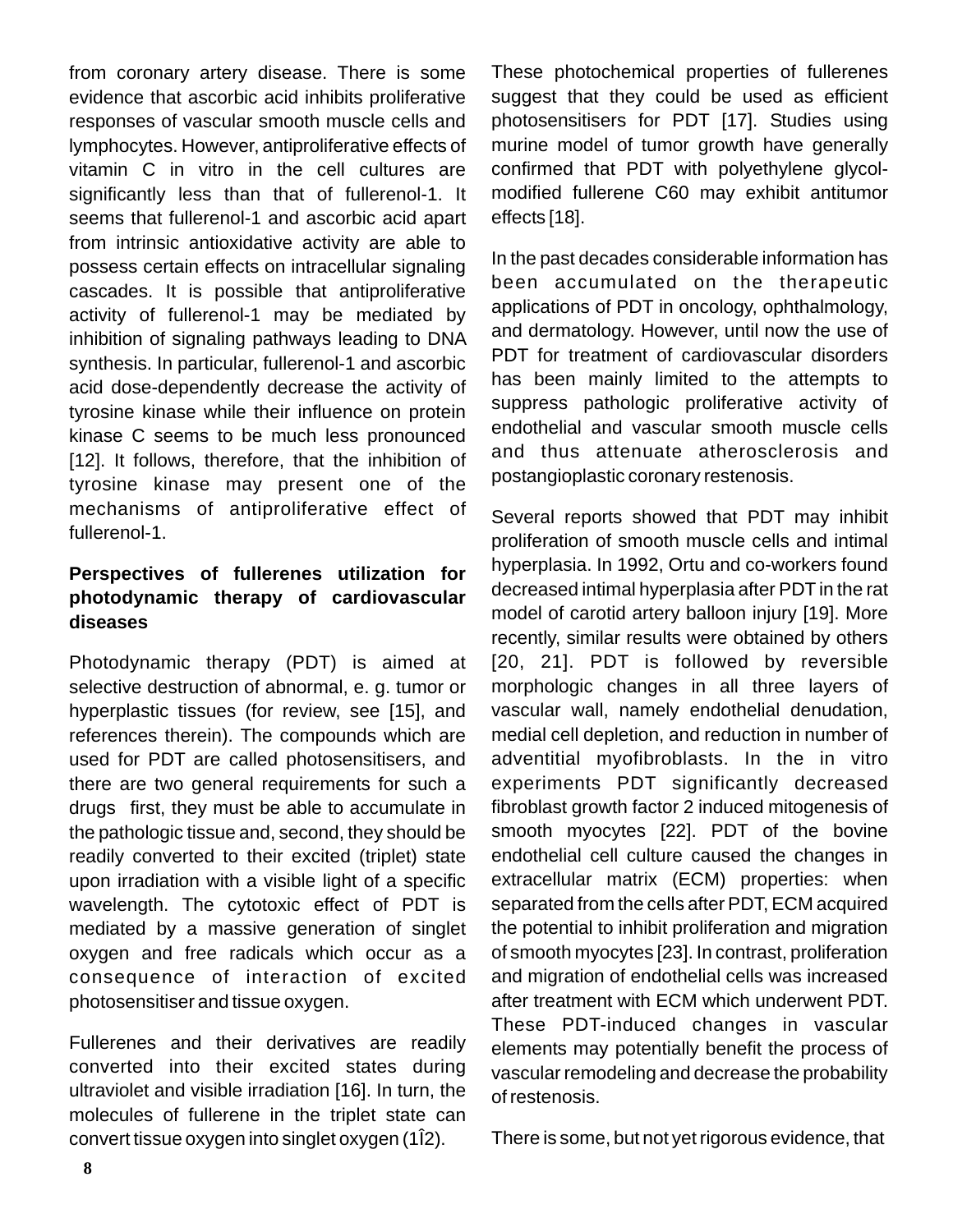PDT may be effective in reducing experimentally induced atherosclerotic vascular lesions. For instance, in the rabbit model Litvack and coauthors observed the regression of photosensitized atheromatous plaques in the carotid arteries after irradiation with light [24]. The mechanisms underlying beneficial effects of PDT on atherosclerotic lesions may involve the changes in lipid biochemistry and depletion of cholesterol esters [25].

The effects of PDT on the intact arterial vessels are also known. It has been demonstrated that PDT of normal vessels causes a unique biological response including endothelial denudation and dose-dependent thinning of medial vascular layer due to depletion of vascular smooth muscle cells [26, 27]. Of note, these striking histological changes occur in the absence of local inflammatory reaction. This observation suggests that the major mechanism of PDT-induced vascular cell death is apoptosis [28]. On the other hand, it has been shown that PDT of rat carotids results in the decreased amount of fibroblast growth factor â in the vascular wall [22]; PDT in vitro causes an attenuation of transforming growth factor â1 activation and release [29]. These data provide evidence for the existence of cytokinemodulating effects of PDT. The PDT-induced changes in arterial wall are completely reversible. Reendothelisation of PDT-treated vessels has been reported to be accomplished within 14 days after intervention, while repopulation of smooth muscle cells is more delayed and may last up to 6 months [30].

To the best of our knowledge, the fullerene derivatives have not been investigated yet as a photosensitisers for PDT of atherosclerotic arteries or restenotic vessels, although this issue potentially may be interesting and clinically relevant.

A whole series of photosensitisers including fullerene Ñ60 and its derivatives is able to

inactivate various types of viruses and, particularly, human immunodeficiency virus (HIV) [31]. The exact mechanism(s) of photodynamic virus inactivation remains obscure and may, conceivably, involve direct damaging effect of 1Î2, cleavage of viral DNA, and formation of new crosslinks in viral membrane and capsid proteins [32]. Taking into account viral theory of atherosclerosis suggesting the key etiological role of cytomegalo- and herpesviruses [33], it seems logical to assume that PDT of coronary vessels with fullerenes may theoretically be a useful tool in prevention of atherosclerosis. However, the detailed investigation of photodynamic antiviral effects of fullerenes is required to validate this concept.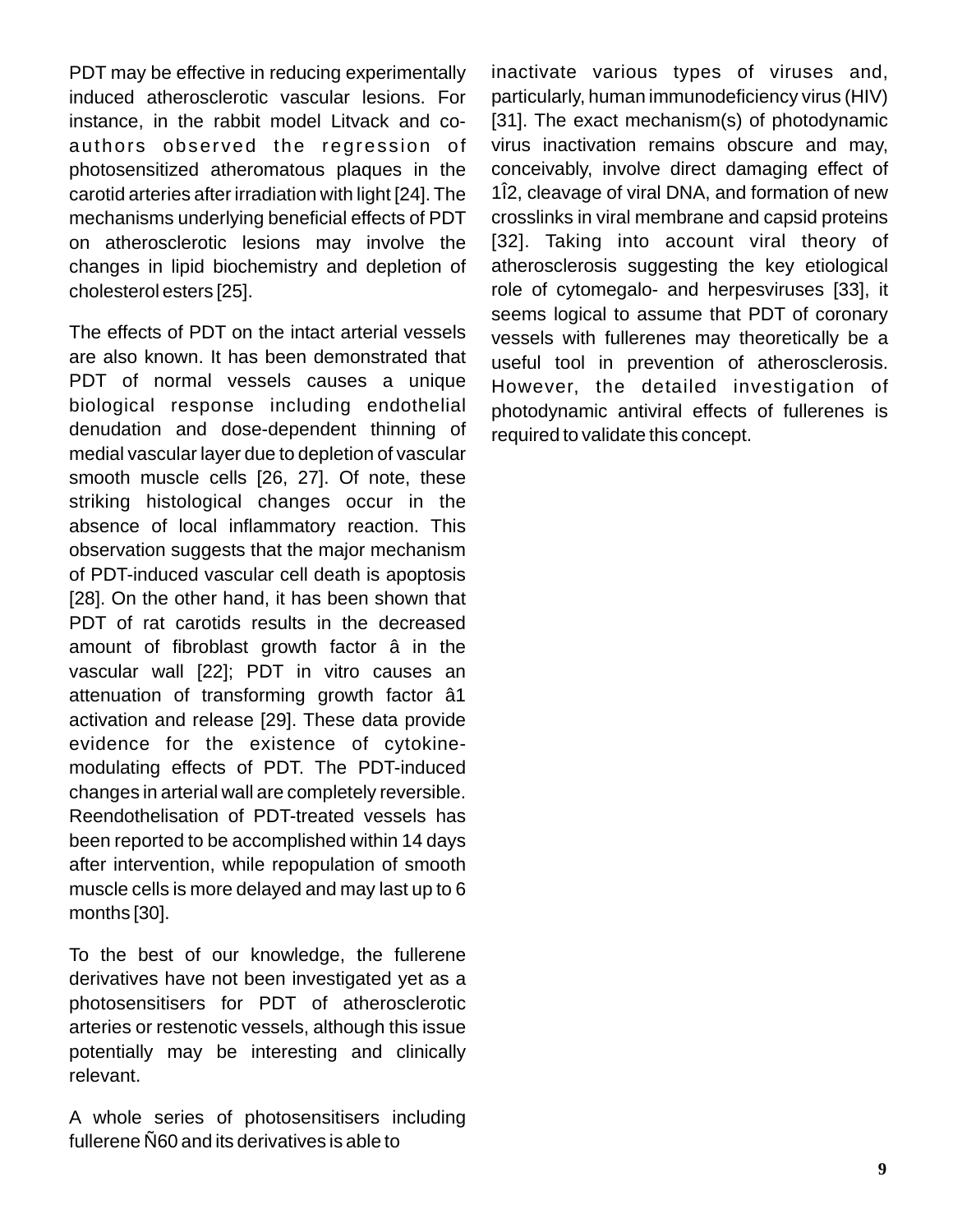#### **References**

- 1. Krustic P. J., Wasserman E., Keizer P. N., Morton J. R., Preston K. F. Radical reactions of C60. *Science. 254* : 1183-1185. 1991.
- 2. Chueh S. C., Lai M. K., Lee M. S., Chiang T. I., Chen S. C. Decrease of free radical level in organ perfusate by a novel water-soluble carbon-sixty, hexa(sulfobutyl)fullerenes. *Transplant. Proc. 31 (5)* : 1976-1977. 1999.
- 3. Lai H. S., Chen Y., Chen W. J., Chang K. J., Chiang L. Y. Free radical scavenging activity of fullerenol on grafts after small bowel transplantation in dogs. *Transplant. Proc. 32 (6)* : 1272-1274. 2000.
- 4. Lai Y. L., Murugan P., Hwang K. C. Fullerene derivative attenuates ischemia-reperfusion induced lung injury. *Life Sci. 72 (11)* : 1271-1278. 2003.
- 5. Lai H. S., Chen W. J., Chiang L. Y. Free radical scavenging activity of fullerenol on the ischemia-reperfusion intestine in dogs. *World J. Surg. 24 (4)* : 450-454. 2000.
- 6. Yang D. Y., Wang M. F., Chen I. L., Chan Y. C., Lee M. S., Cheng F. C. Systemic administration of water-soluble hexasulfonated C60 (FC4S) reduces cerebral ischemia induced infarct volume in gerbils. *Neurosci. Lett. 311 (2)* : 121-124. 2001.
- 7. Huang S. S., Tsai S. K., Chih C. L., Chiang L. Y., Hsieh H. M., Teng C. M., Tsai M. C. Neuroprotective effect of hexasulfobutylated C60 on rats subjected to focal cerebral ischemia. Free Radic. *Biol. Med. 30 (6)* : 643-649. 2001.
- 8. Lin A. M. Y., Fang S. F., Lin S. Z., Chou C. K., Luh T. Y., Ho L. T. Local carboxyfullerene protects cortical infarction in rat brain. *Neurosci. Res. 43 (4)* : 317-321. 2002.
- 9. Satoh M., Matsuo K., Kiriya H., Mashino T., Hirobe M., Takayanagi I. Inhibitory effect of a fullerene derivative, monomalonic acid C60, on nitric oxide-dependent relaxation of aortic smooth muscle. Gen. *Pharmacol. 29 (3)* : 345-351. 1997.
- 10. Wolff D. J., Papoiu A. D. P., Mialkowski K., Richardson C. F., Schuster D. I., Wilson S. R. Inhibition of nitric oxide synthase isoforms by tris-malonyl-C60-fullerene adducts. Arch. *Biochem. Biophys. 378 (2)* : 216-223. 2000.
- 11. Huang S. S., Mashino T., Mochizuki M., Chiang L. Y., Chih L. H., Hsieh H. M., Teng C. M., Okuda K., Hirota T., Tsai M. C. Effect of hexasulfobutylated C60 on the isolated aortic ring of guinea pig. *Pharmacology. 64* : 91-97. 2002.
- 12. Lu L. H., Lee Y. T., Chen H. W., Chiang L. Y., Huang H. C. The possible mechanisms of the antiproliferative effect of fullerenol, polyhydroxylated C60, on vascular smooth muscle cells. Br. *J. Pharmacol. 123 (6)* : 1097-1102. 1998.
- 13. Bowry V. W., Stocker R. Tocopherol-mediated peroxidation: the prooxidant effect of vitamin E on the radical-initiated oxidation of human low-density lipoprotein. J. Am. Chem. Soc. 115 : 6029-6044. 1993.
- 14. Lee Y. T., Chiang L. Y., Chen W. J., Hsu H. C. Water-soluble hexasulfobutyl[60]fullerene inhibit low-density lipoprotein oxidation in aqueous and lipophilic phases. *Proc. Soc. Exp. Biol. Med. 224 (2)* : 69-75. 2000.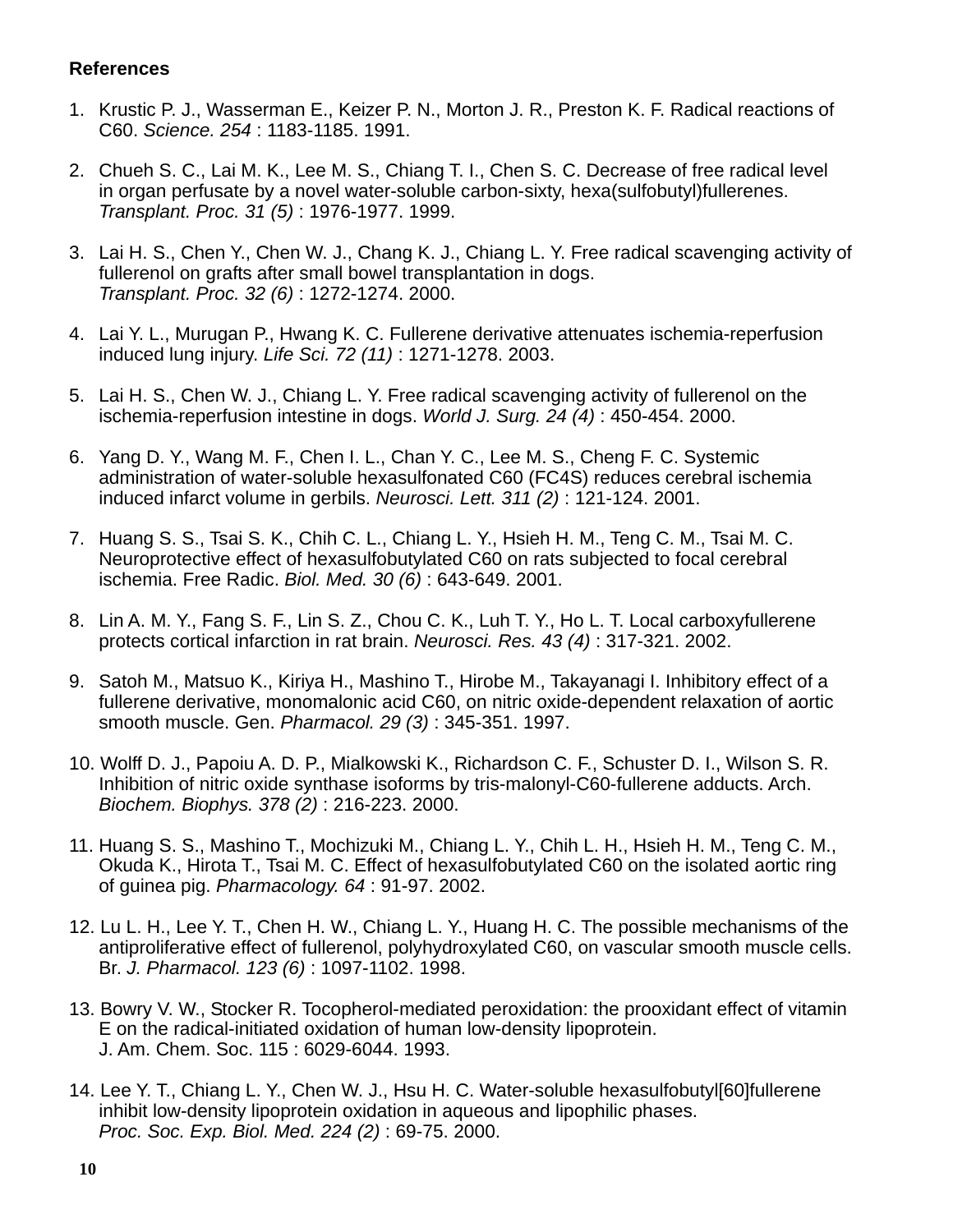- 15. McCaughan J. S. Photodynamic therapy: a review. *Drugs Aging. 15 (1)* : 49-68. 1999.
- 16. Jensen A. W., Wilson S. R., Schuster D. I. Biological effects of fullerenes. *Bioorg. Med. Chem. 4 (5)* : 767-779.
- 17. Arbogast J. W., Darmanyan A. P., Foote C. S., Rubin Y., Diederich F. N., Alvarez M. M., Anz S. J., Whetten R. L. Photophysical properties of C60. J. Phys. Chem. 95 : 11-12. 1991.
- 18. Tabata Y., Murakami Y., Ikada Y. Photodynamic effect of polyethylene glycol-modified fullerene on tumor. *Jpn. J. Cancer. Res. 88 (11)* : 1108-1106. 1997.
- 19. Ortu P., LaMuraglia G. M., Roberts W. G., Flotte T. J., Hasan T. Photodynamic therapy of arteries. A novel approach for treatment of experimental intimal hyperplasia. *Circulation. 85 (3)* : 1189-1196. 1992.
- 20. LaMuraglia G. M., ChandraSekar N. R., Flotte T. J., Abbott W. M., Michaud N., Hasan T. Photodynamic therapy inhibition of experimental intimal hyperplasia: acute and chronic effects. *J. Vasc. Surg. 19 (2)* : 321-329. 1994.
- 21. Eton D., Colburn M. D., Shim V., Panek W., Lee D., Moore W. S., Ahn S. S. Inhibition of intimal hyperplasia by photodynamic therapy using photofrin. *J. Surg. Res. 53 (6)* : 558-562. 1992.
- 22. LaMuraglia G. M., Adili F., Karp S. J., Statius van Eps R. G., Watkins M. T. Photodynamic therapy inactivates extracellular matrix-basic fibroblast growth factor: insights to its effect on the vascular wall. *J. Vasc. Surg. 26 (2)* : 294-301. 1997.
- 23. Adili F., Statius van Eps R. G., Karp S. J., Watkins M. T., LaMuraglia G. M. Differential modulation of vascular endothelial and smooth muscle cell function by photodynamic therapy of extracellular matrix: novel insights into radical-mediated prevention of intimal hyperplasia. *J. Vasc. Surg. 23 (4)* : 698-705. 1996.
- 24. Litvack F., Grundfest W. S., Forrester J. S., Fishbein M. C., Swan H. J., Corday E., Rider D. M., McDermid I. S., Pacala T. J., Laudenslager J. B. Effects of hematoporphyrin derivative and photodynamic therapy on atherosclerotic rabbits. Am. *J. Cardiol. 56 (10)*: 667-671. 1985.
- 25. Hayashi J., Saito T., Aizawa K. Change in chemical composition of lipids accumulated in atheromas of rabbits following photodynamic therapy. *Lasers. Surg. Med. 21 (3)* : 287-293. 1997.
- 26. Grant W. E., Speight P. M., MacRobert A. J., Hopper C., Bown S. G. Photodynamic therapy of normal rat arteries after photosensitisation using disulphonated aluminium phthalocyanine and 5-aminolaevulinic acid. *Br. J. Cancer. 70 (1)* : 72-78. 1994.
- 27. Jenkins M. P., Buonaccorsi G., MacRobert A., Bishop C. C., Bown S. G., McEwan J. R. Intra arterial photodynamic therapy using 5-ALA in a swine model. *Eur. J. Vasc. Endovasc. Surg. 16 (4)* : 284-291. 1998.
- 28. LaMuraglia G. M., Schiereck J., Heckenkamp J., Nigri G., Waterman P., Leszczynski D., Kossodo S. Photodynamic therapy induces apoptosis in intimal hyperplastic arteries. *Am. J. Pathol. 157 (3)* : 867-875. 2000.
- 29. Statius van Eps R. G., LaMuraglia G. M. Photodynamic therapy inhibits transforming growth factor beta activity associated with vascular smooth muscle cell injury. *J. Vasc. Surg. 25 (6)* : 1044-1052. 1997.